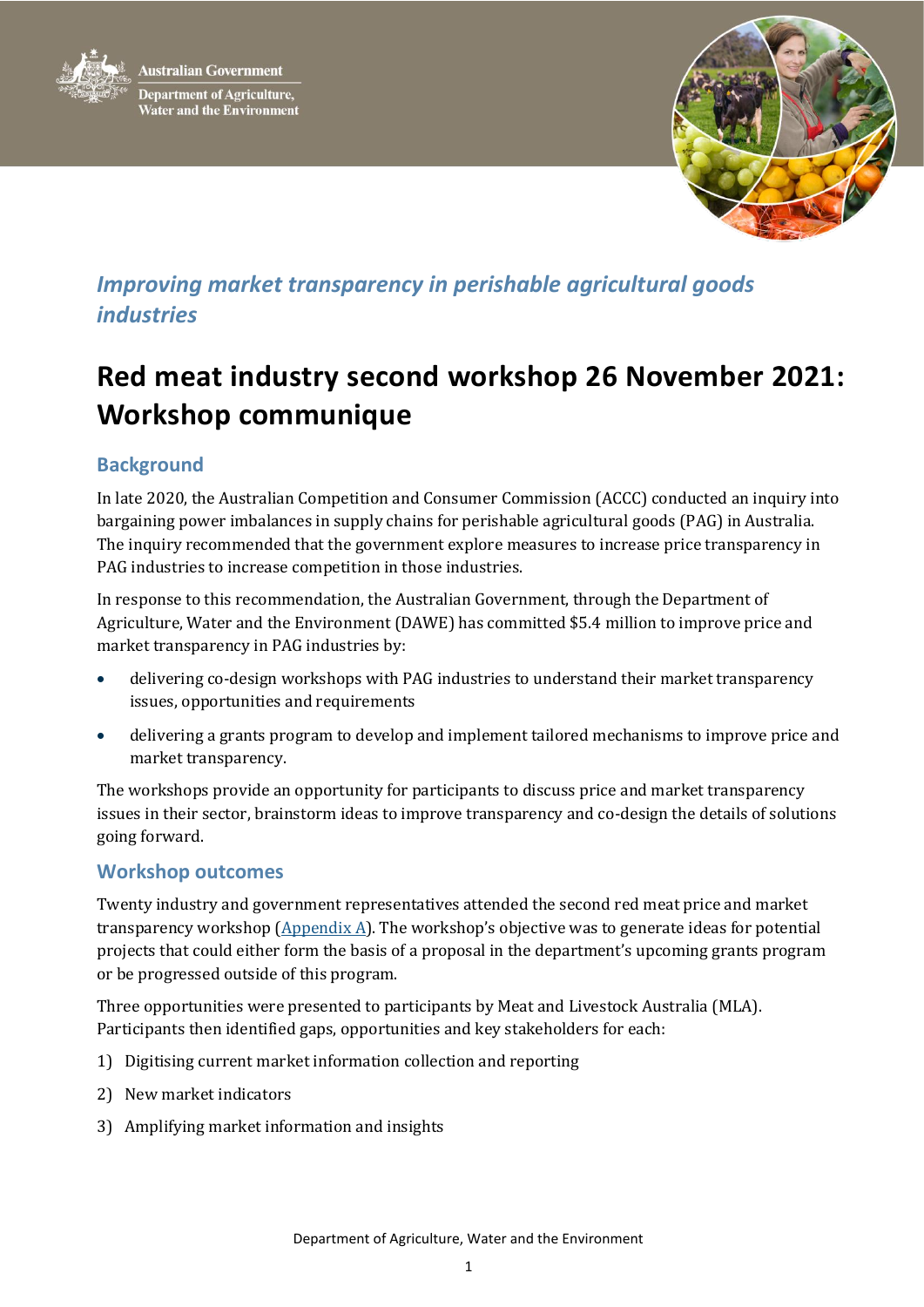MLA presented each opportunity and asked participants for feedback on:

- gaps and opportunities to refine the scope of work
- the key stakeholders that would be involved in collaborating for developing proposals for grants funding.

Table 1 provides an overview of the potential projects.

#### **Table 1 Potential projects**

| Project                                                                                                                                                                                                                                                                                                                                                                                                                                                                                                                                                                                                                                                                                                                                                                                                         | <b>Gaps and opportunities</b>                                                                                                                                                                                                                                                                                                                                                                                                                                                                                                                                                                                                                                                                                                                                                                                             | <b>Stakeholders</b>                                                                                                                                                                                    |
|-----------------------------------------------------------------------------------------------------------------------------------------------------------------------------------------------------------------------------------------------------------------------------------------------------------------------------------------------------------------------------------------------------------------------------------------------------------------------------------------------------------------------------------------------------------------------------------------------------------------------------------------------------------------------------------------------------------------------------------------------------------------------------------------------------------------|---------------------------------------------------------------------------------------------------------------------------------------------------------------------------------------------------------------------------------------------------------------------------------------------------------------------------------------------------------------------------------------------------------------------------------------------------------------------------------------------------------------------------------------------------------------------------------------------------------------------------------------------------------------------------------------------------------------------------------------------------------------------------------------------------------------------------|--------------------------------------------------------------------------------------------------------------------------------------------------------------------------------------------------------|
| Digitise current market information<br>collection and reporting<br>Technology-driven market reporting<br>platform, streamlined to provide<br>significantly greater efficiency, insights<br>and value to stakeholders.<br>A coordinated series of 4 interlinked<br>initiatives:<br>Integrate MLA's National Livestock<br>Reporting Service data into a data<br>platform - supports creation of a<br>'whole of life' quality and value<br>feedback loop.<br>Source livestock data externally -<br>$\bullet$<br>increased pool of data equals<br>greater transparency.<br>Create a saleyard data capture<br>$\bullet$<br>solution - supports increased<br>current and future operating<br>models.<br>Transition to dynamic reporting -<br>increased responsiveness and<br>timely real-time access to<br>reporting. | Gaps<br>Forward indicators are not currently<br>reported.<br>Rigid structure of metrics.<br>Limited access to metrics outside<br>saleyards.<br><b>Opportunities</b><br>Agility in data sets and reporting<br>Evidence base grows over time<br>$\bullet$<br>Integrate existing data points,<br>$\bullet$<br>including live animal exports data<br>Ability to integrate future data<br>$\bullet$<br>sources<br>Moving with technology - new<br>platforms, moving data to the cloud.<br>Iterate towards near time reporting with<br>aim of real-time indicators.<br>Automated reporting to include checks<br>and balances, including standards to<br>ensure consistency.<br>New livestock accreditation standard.<br>Use system intelligence to highlight<br>outliers.<br>Capture niche market data (for example,<br>Wagyu). | MLA are leading this<br>work, with active<br>contribution by the<br>industry.<br>Additional stakeholders:<br>Agent industry<br>٠<br>All usual MLA<br>stakeholders.                                     |
| New market indicators<br>MLA to upgrade existing indicators, and<br>develop new indicators, to ensure they<br>are relevant and provide greater<br>coverage of the various sales channels.<br>A revised feeder steer indicator was<br>implemented in May 2021, to extend the<br>indicator to steers up to 600kg<br>liveweight and increase the breadth of<br>muscle and fat scores included in the<br>indicator.<br>Additional indicators planned:<br>Live Export Price Indicator -<br>٠<br>capturing live export from<br>Northern Territory. Comprises 9%<br>of the national herd and there are<br>no indicators currently servicing<br>the NT.                                                                                                                                                                 | Gaps<br>No ability to select different data for<br>indicators.<br>Live animal exports data pull is quite<br>narrow.<br><b>Opportunities</b><br>Aggregated market indicator.<br>Expand data inputs to exporters.<br>Trial different specifications for industry.<br>Extend to feedlots, processors and other<br>participants in the supply as data source<br>points.<br>Use an anonymous reporting model                                                                                                                                                                                                                                                                                                                                                                                                                   | MLA to lead this work,<br>with active contribution<br>by the industry.<br>Additional stakeholders:<br>Cattle Council of<br>Australia<br>Sheep Producers<br>Australia<br>All usual MLA<br>stakeholders. |

• Online auctions indicators.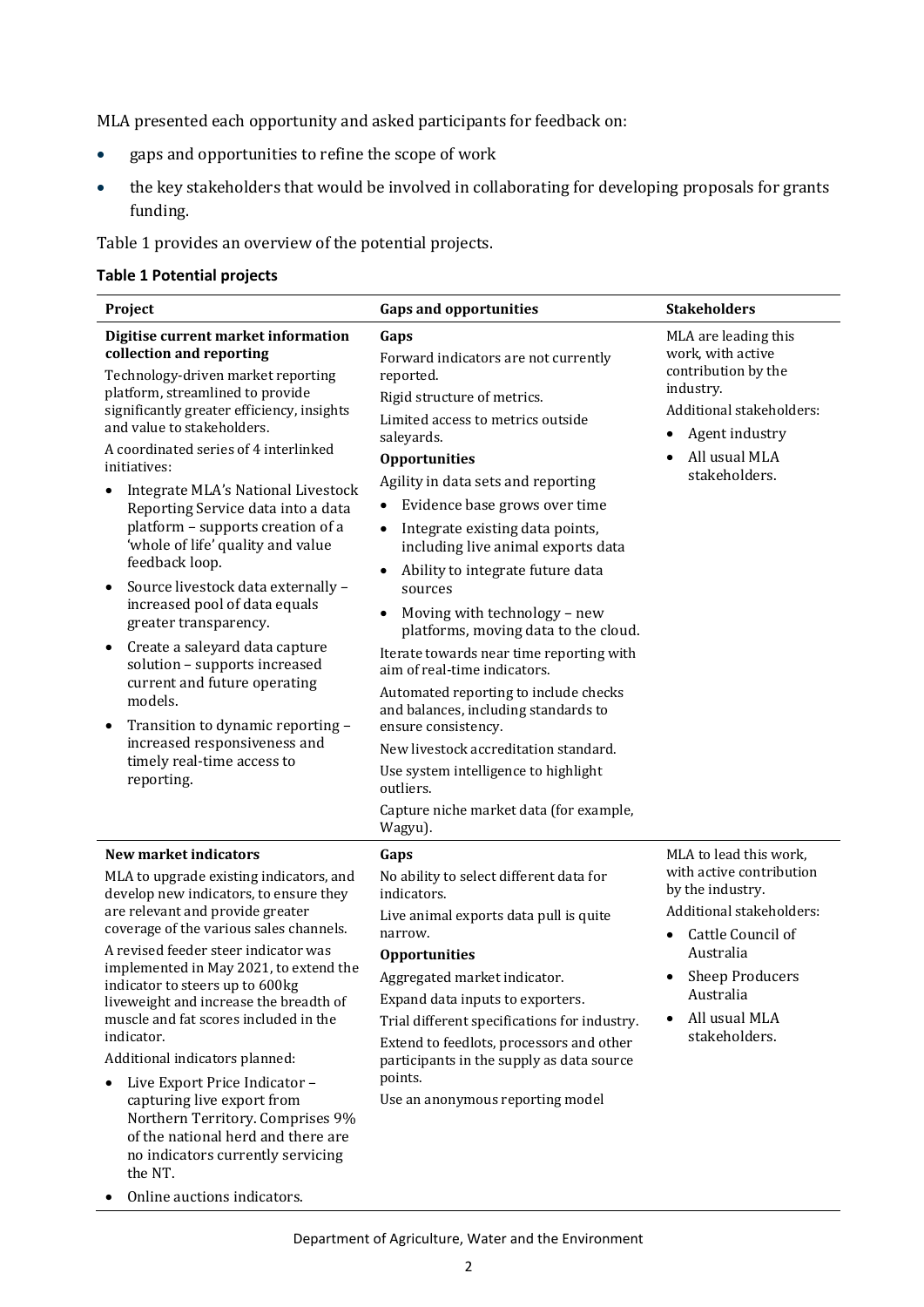| Project                                                                                                                                                                                                                                                                                                                                                                                                                                                                                                                                                                                                                                           | <b>Gaps and opportunities</b>                                                                                                                                                                                                                                                                                           | <b>Stakeholders</b>                                                                                                                 |
|---------------------------------------------------------------------------------------------------------------------------------------------------------------------------------------------------------------------------------------------------------------------------------------------------------------------------------------------------------------------------------------------------------------------------------------------------------------------------------------------------------------------------------------------------------------------------------------------------------------------------------------------------|-------------------------------------------------------------------------------------------------------------------------------------------------------------------------------------------------------------------------------------------------------------------------------------------------------------------------|-------------------------------------------------------------------------------------------------------------------------------------|
| Amplifying market information and<br>insights<br>MLA has a large collection of market<br>information that is distributed across a<br>number of channels, including<br>mainstream media, newsletters, reports,<br>briefs, printed publications, website and<br>myMLA, stakeholder engagement, events<br>and other stakeholder requests.<br>MLA is in a unique position with timely<br>and accurate market information<br>available that media and industry rely<br>on. A range of new activities and focus<br>areas can enable MLA to leverage this<br>position - most importantly, providing<br>stakeholders with relevant market<br>information. | Gaps<br>Not all non-saleyard sourced prices - such<br>as Over The Hook Grids - are available.<br>Noting that these are challenging to<br>measure.<br><b>Opportunities</b><br>Ability to configure portal.<br>Additional scope to assist people make the<br>best decisions.<br>Channel for industry to make suggestions. | MLA to lead this work<br>with active contribution<br>by the industry.<br>Additional stakeholders:<br>All usual MLA<br>stakeholders. |
| Future opportunities:                                                                                                                                                                                                                                                                                                                                                                                                                                                                                                                                                                                                                             |                                                                                                                                                                                                                                                                                                                         |                                                                                                                                     |
| Bespoke social media channels and<br>٠<br>regular webinars.                                                                                                                                                                                                                                                                                                                                                                                                                                                                                                                                                                                       |                                                                                                                                                                                                                                                                                                                         |                                                                                                                                     |
| Media round table discussions.                                                                                                                                                                                                                                                                                                                                                                                                                                                                                                                                                                                                                    |                                                                                                                                                                                                                                                                                                                         |                                                                                                                                     |
| Video and audio 'grabs' - radio<br>٠<br>news release, podcast.                                                                                                                                                                                                                                                                                                                                                                                                                                                                                                                                                                                    |                                                                                                                                                                                                                                                                                                                         |                                                                                                                                     |
| Media training and upskilling staff<br>$\bullet$<br>and other industry advocates.                                                                                                                                                                                                                                                                                                                                                                                                                                                                                                                                                                 |                                                                                                                                                                                                                                                                                                                         |                                                                                                                                     |

• Bespoke media partnerships.

## **Next steps**

We recommend that representatives from MLA continue to engage and collaborate with stakeholders across the red meat supply chain to develop respective proposals for grant funding.